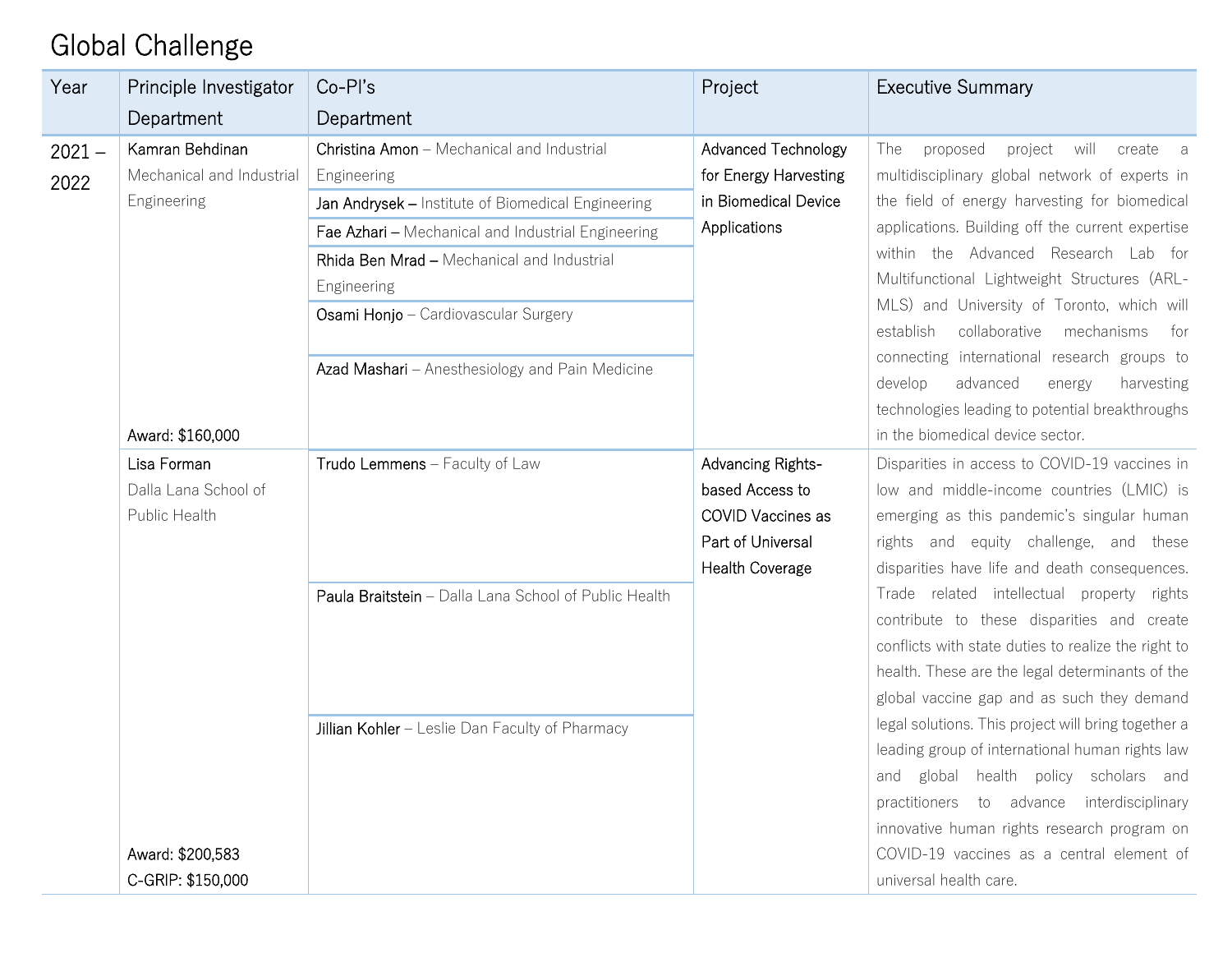| Year             | Principle Investigator                                          | Co-Pl's                                                                 | Project                                                         | <b>Executive Summary</b>                                                                                                                                                                                                                                                                     |
|------------------|-----------------------------------------------------------------|-------------------------------------------------------------------------|-----------------------------------------------------------------|----------------------------------------------------------------------------------------------------------------------------------------------------------------------------------------------------------------------------------------------------------------------------------------------|
|                  | Department                                                      | Department                                                              |                                                                 |                                                                                                                                                                                                                                                                                              |
| $2021 -$<br>2022 | Kristin Cleverly<br>Lawrence S. Bloomberg<br>Faculty of Nursing | Norman Farb - Psychology, UTM<br>Brett Ford - Psychology, UTSC          | Building a Global<br>Research Network to<br>Advance Student and | The Student & Youth Mental Health Research<br>Initiative (SYMHRI) is a new Institutional<br>Strategic Initiative at the University of Toronto.                                                                                                                                               |
|                  |                                                                 |                                                                         | Youth Mental Health                                             | With support from the Connaught Global                                                                                                                                                                                                                                                       |
|                  |                                                                 | Benjamin Goldstein - Psychiatry                                         |                                                                 | Challenge Program, the SYMHRI will be<br>uniquely positioned to be a global leader in                                                                                                                                                                                                        |
|                  |                                                                 | Chloe Hamza - Applied Psychology and Human<br>Development               |                                                                 | student and youth mental health research by<br>developing<br>collaborative,<br>interdisciplinary<br>research partnerships with the leading global                                                                                                                                            |
|                  |                                                                 | <b>Bonnie Kirsch</b> - Occupational Science and<br>Occupational Therapy |                                                                 | student and youth mental health researchers.<br>Thematic priority areas will be co-developed                                                                                                                                                                                                 |
|                  |                                                                 | Eunjung Lee - Factor Iwentash Faculty of Social Work                    |                                                                 | through an inaugural Global Consensus<br>Conference, and these priorities would set the                                                                                                                                                                                                      |
|                  |                                                                 | Tina Malti - Psychology, UTM                                            |                                                                 | stage for the development of subsequent<br>Special Interest Groups (SIGs), Global Speaker                                                                                                                                                                                                    |
|                  |                                                                 | Catherine Sabiston - Faculty of Kinesiology and                         |                                                                 | Series, and Student-Driven Research Training                                                                                                                                                                                                                                                 |
|                  |                                                                 | <b>Physical Education</b>                                               |                                                                 | Modules, culminating in a week-long Summer<br>Research Institute, supported by the Connaught                                                                                                                                                                                                 |
|                  |                                                                 | Peter Szatmari - Psychiatry                                             |                                                                 | Global Challenge Award. The global research<br>established<br>through<br>partnerships<br>the<br>Connaught Global Research Impact Program<br>would also support the creation of a robust<br>talent pipeline to support the next generation of<br>student mental health researchers through an |
|                  |                                                                 | Amanda A. Ulisazek - Psychology, UTSC                                   |                                                                 |                                                                                                                                                                                                                                                                                              |
|                  |                                                                 | Alison Freeland - Psychiatry                                            |                                                                 |                                                                                                                                                                                                                                                                                              |
|                  |                                                                 | Joanna Henderson - Psychiatry                                           |                                                                 | annual Research Mobilization Institute and<br>Global Student Research Exchange. This                                                                                                                                                                                                         |
|                  |                                                                 | Meng Chuan Lai - Psychiatry                                             |                                                                 | pipeline will build the requisite knowledge,<br>skills, shared language, and values necessary                                                                                                                                                                                                |
|                  | Award: \$248,740<br>C-GRIP: \$148,000                           | David Wiljer - Dalla Lana School of Public Health                       |                                                                 | for success in student mental health research.                                                                                                                                                                                                                                               |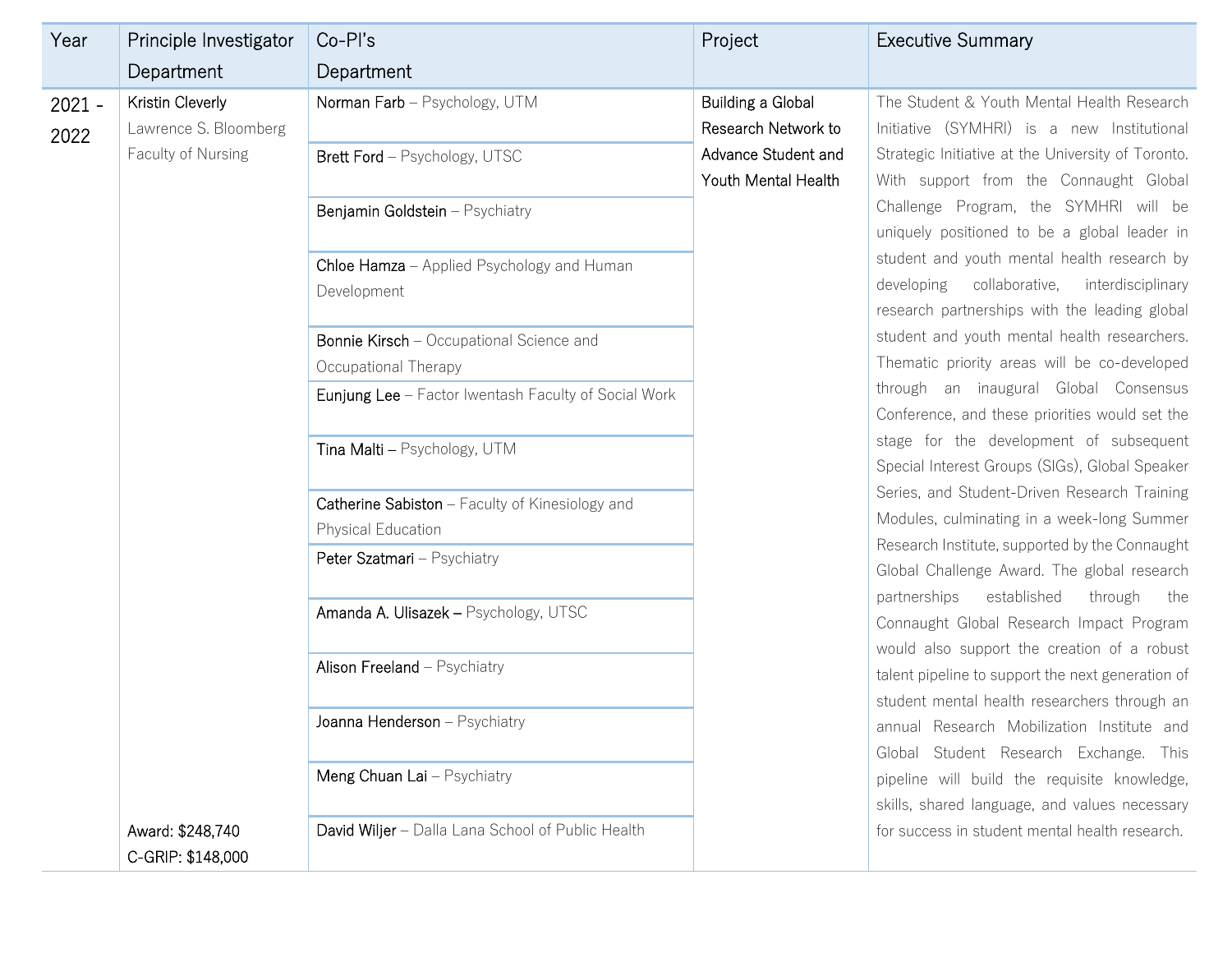| Year             | Principle Investigator                                                         | $Co-PI's$                                                                                                                                                                                                                                                                                                                                                                                                                                                                                                                                                                                                                                                                                                                                                                                                                                                                                                                                             | Project                                                                                                                                      | <b>Executive Summary</b>                                                                                                                                                                                                                                                                                                                                                                                                                                                                                                                                                                                                                                                                                                                                                                                                                                                                                                                                                                                                                                                                                                                                                 |
|------------------|--------------------------------------------------------------------------------|-------------------------------------------------------------------------------------------------------------------------------------------------------------------------------------------------------------------------------------------------------------------------------------------------------------------------------------------------------------------------------------------------------------------------------------------------------------------------------------------------------------------------------------------------------------------------------------------------------------------------------------------------------------------------------------------------------------------------------------------------------------------------------------------------------------------------------------------------------------------------------------------------------------------------------------------------------|----------------------------------------------------------------------------------------------------------------------------------------------|--------------------------------------------------------------------------------------------------------------------------------------------------------------------------------------------------------------------------------------------------------------------------------------------------------------------------------------------------------------------------------------------------------------------------------------------------------------------------------------------------------------------------------------------------------------------------------------------------------------------------------------------------------------------------------------------------------------------------------------------------------------------------------------------------------------------------------------------------------------------------------------------------------------------------------------------------------------------------------------------------------------------------------------------------------------------------------------------------------------------------------------------------------------------------|
|                  | Department                                                                     | Department                                                                                                                                                                                                                                                                                                                                                                                                                                                                                                                                                                                                                                                                                                                                                                                                                                                                                                                                            |                                                                                                                                              |                                                                                                                                                                                                                                                                                                                                                                                                                                                                                                                                                                                                                                                                                                                                                                                                                                                                                                                                                                                                                                                                                                                                                                          |
| $2021 -$<br>2022 | Fiona Miller<br>Institute of Health and<br>Policy Management and<br>Evaluation | Geoffrey Anderson - Dalla Lana School of Public<br>Health<br>Yan Ning - Chemical Engineering and Applied<br>Chemistry<br>Michael Widener - Geography and Planning<br>Laura Tozer - Physical and Environmental Sciences,<br><b>UTSC</b><br>Alstan Jakubiec - John H. Daniels Faculty of<br>Architecture, Landscape and Design<br>Robin MacLeod - Surgery<br>Miriam Diamond - Earth Sciences<br>Steve Easterbrook - Computer Science<br>Paul Grootendorst - Leslie Dan Faculty of Pharmacy<br>Quinn Grundy - Lawrence S. Bloomberg Faculty of<br><b>Nursing</b><br>Jillian Kohler - Leslie Dan Faculty of Pharmacy<br>Heather MacLean - Civil and Mineral Engineering<br>Virginia MacLaren - Geography and Planning<br>Anita McGahan - Rotman School of Management<br>Blake Poland - Dalla Lana School of Public Health<br>I. Daniel Posen - Civil and Mineral Engineering<br>John Robinson - Munk School of Global Affairs and<br><b>Public Policy</b> | Research Capacity for<br>a Climate Positive<br>Health System: The<br>International Research<br>Network for Climate<br>Positive Care (IRNCPC) | The University of Toronto (UofT) has the<br>potential to become an international leader in<br>the science of climate positive care. This<br>science will produce the evidence, ideas and<br>innovations required to meet pressing net-zero<br>GHG emission targets, while advancing the net-<br>positive outcomes we expect from health<br>systems. Our plan is to enhance research<br>collaborations and training capacity across<br>divisions, which will address the global demand<br>for the new science of climate positive care,<br>driven by growing national net-zero health<br>system targets. The proposed International<br>Research Network for Climate Positive Care<br>(IRNCPC) will coordinate UofT research and<br>capacity development and build robust national<br>and international connections across three,<br>linked, challenge-led and solutions-focused<br>for: (1)<br>research themes<br>sustainable<br>pharmaceuticals and healthcare plastics<br>ecosystem, (2) Sustainable and resilient built<br>healthcare environments, and (3) Health<br>service and system innovation for sustainable<br>care. The IRNCPC objectives are to: (i) forge a |
|                  |                                                                                | Aviv Shachak - Dalla Lana School of Public Health                                                                                                                                                                                                                                                                                                                                                                                                                                                                                                                                                                                                                                                                                                                                                                                                                                                                                                     |                                                                                                                                              | common vision for research effort across the                                                                                                                                                                                                                                                                                                                                                                                                                                                                                                                                                                                                                                                                                                                                                                                                                                                                                                                                                                                                                                                                                                                             |
|                  |                                                                                | Emily Seto - Dalla Lana School of Public Health                                                                                                                                                                                                                                                                                                                                                                                                                                                                                                                                                                                                                                                                                                                                                                                                                                                                                                       |                                                                                                                                              | IRNCPC team, and (ii) develop interdisciplinary                                                                                                                                                                                                                                                                                                                                                                                                                                                                                                                                                                                                                                                                                                                                                                                                                                                                                                                                                                                                                                                                                                                          |
|                  |                                                                                | Robert Soden - Computer Science                                                                                                                                                                                                                                                                                                                                                                                                                                                                                                                                                                                                                                                                                                                                                                                                                                                                                                                       |                                                                                                                                              | training pathways to create research capacity<br>by fostering trainee interest in innovative                                                                                                                                                                                                                                                                                                                                                                                                                                                                                                                                                                                                                                                                                                                                                                                                                                                                                                                                                                                                                                                                             |
|                  |                                                                                | Marianne Touchie - Civil and Mineral Engineering                                                                                                                                                                                                                                                                                                                                                                                                                                                                                                                                                                                                                                                                                                                                                                                                                                                                                                      |                                                                                                                                              | interdisciplinary research on climate positive                                                                                                                                                                                                                                                                                                                                                                                                                                                                                                                                                                                                                                                                                                                                                                                                                                                                                                                                                                                                                                                                                                                           |
|                  | Award: \$249,820                                                               | Patricia Trbovich - Dalla Lana School of Public Health                                                                                                                                                                                                                                                                                                                                                                                                                                                                                                                                                                                                                                                                                                                                                                                                                                                                                                |                                                                                                                                              | health systems.                                                                                                                                                                                                                                                                                                                                                                                                                                                                                                                                                                                                                                                                                                                                                                                                                                                                                                                                                                                                                                                                                                                                                          |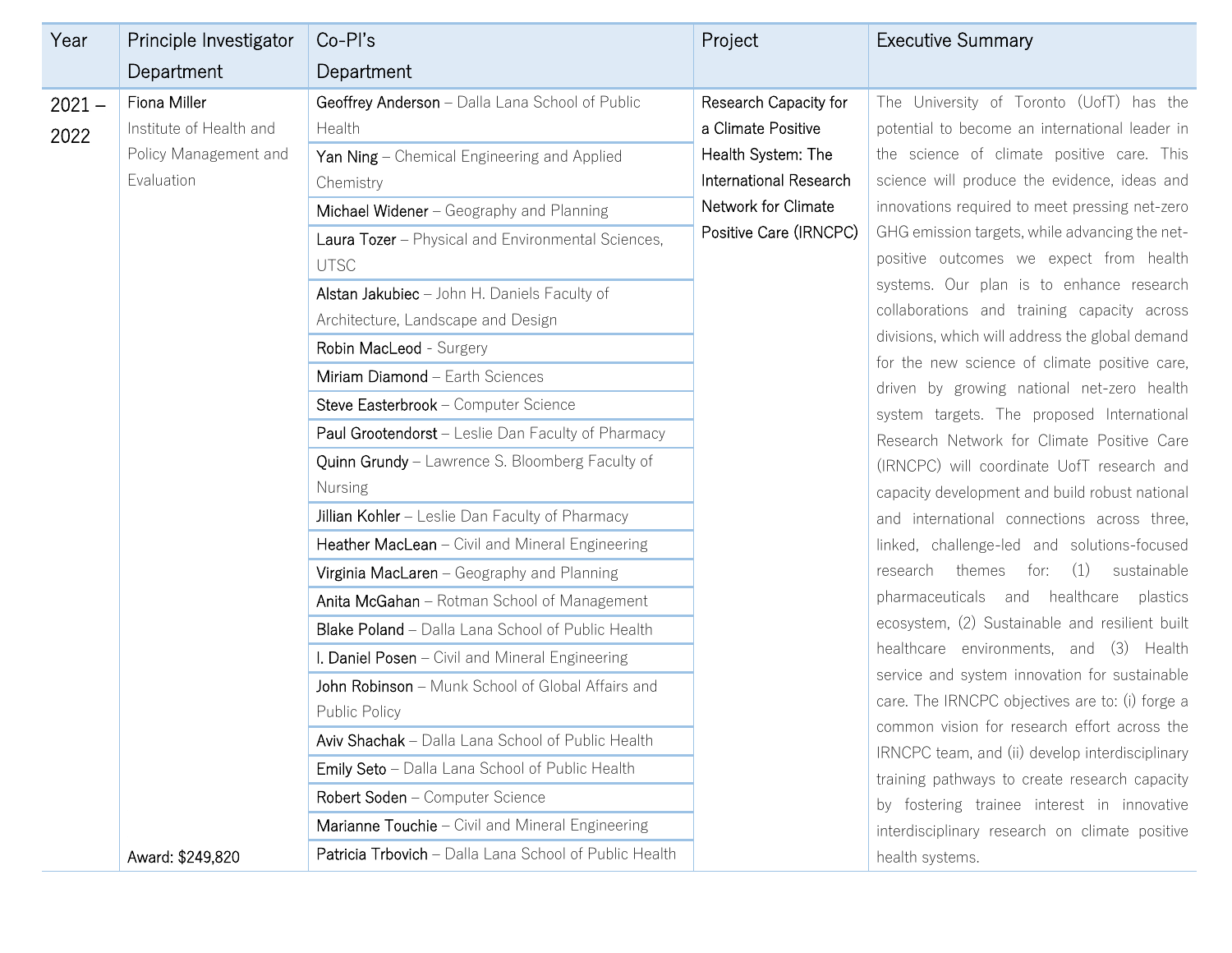| Year             | Principle Investigator       | Co-Pl's                                                                                                                                                                                               | Project                                                                | <b>Executive Summary</b>                                                                                                                                                                                                                                                                                                                            |
|------------------|------------------------------|-------------------------------------------------------------------------------------------------------------------------------------------------------------------------------------------------------|------------------------------------------------------------------------|-----------------------------------------------------------------------------------------------------------------------------------------------------------------------------------------------------------------------------------------------------------------------------------------------------------------------------------------------------|
|                  | Department                   | Department                                                                                                                                                                                            |                                                                        |                                                                                                                                                                                                                                                                                                                                                     |
| $2020 -$<br>2021 | Anver Emon<br>Faculty of Law | Haytham Nahoora - Comparative Literature, Near and<br>Middle Eastern Studies<br>Mohammad Fadel - Faculty of Law<br>Alexandra Gillespie - English and Drama, UTM<br>Ruba Kana'an - Visual Studies, UTM | Reading Muslims: The<br>Politics of Texts in<br><b>Islamic Studies</b> | The Reading Muslims Project seeks the<br>theoretical<br>enrichment<br>of<br>textual<br>our<br>approaches by engaging with the field's history<br>and the novel insights of postcolonial studies,<br>critical race studies, gender studies, and queer<br>studies, among other disciplines that focus<br>upon histories of power and marginalization. |
|                  | Award: \$213,975             | Jeannie Miller - Near and Middle Eastern Civilizations                                                                                                                                                |                                                                        |                                                                                                                                                                                                                                                                                                                                                     |
|                  |                              | Amira Mittermaier - Religion, Anthropology<br>Nada Moumtaz - Study of Religion                                                                                                                        |                                                                        |                                                                                                                                                                                                                                                                                                                                                     |
|                  |                              | Youcef Soufi - Institute of Islamic Studies                                                                                                                                                           |                                                                        |                                                                                                                                                                                                                                                                                                                                                     |
|                  | Timothy Chan                 | Beth Ali - Faculty of Kinesiology and Physical                                                                                                                                                        | High-Performance                                                       | Our long-term goal is to turn the University of                                                                                                                                                                                                                                                                                                     |
|                  | Mechanical and Industrial    | Education                                                                                                                                                                                             | Analytics for High-                                                    | Toronto (UofT) into a global centre of                                                                                                                                                                                                                                                                                                              |
|                  | Engineering                  |                                                                                                                                                                                                       | Performance Sports                                                     | excellence in sports analytics. Our specific                                                                                                                                                                                                                                                                                                        |
|                  |                              | Paul Dorian - Faculty of Medicine                                                                                                                                                                     |                                                                        | objectives are to accelerate sports analytics                                                                                                                                                                                                                                                                                                       |
|                  |                              | Michael Hutchison - Faculty of Kinesiology and                                                                                                                                                        |                                                                        | research, develop novel student training                                                                                                                                                                                                                                                                                                            |
|                  |                              | Physical Education                                                                                                                                                                                    |                                                                        | opportunities, facilitate industry engagement,                                                                                                                                                                                                                                                                                                      |
|                  |                              | Matthew Mitchell - Rotman School of Management                                                                                                                                                        |                                                                        | and improve EDI. We will achieve these                                                                                                                                                                                                                                                                                                              |
|                  |                              | Doug Richards - Faculty of Kinesiology and Physical                                                                                                                                                   |                                                                        | objectives through:                                                                                                                                                                                                                                                                                                                                 |
|                  |                              | Education                                                                                                                                                                                             |                                                                        | 1) "Pathfinder" research projects to catalyze                                                                                                                                                                                                                                                                                                       |
|                  |                              | Nathan Taback - Statistical Sciences                                                                                                                                                                  |                                                                        | faculty-student-industry interactions;                                                                                                                                                                                                                                                                                                              |
|                  |                              | Scott Thomas - Faculty of Kinesiology and Physical                                                                                                                                                    |                                                                        | 2) an international symposium and summer                                                                                                                                                                                                                                                                                                            |
|                  |                              | Education                                                                                                                                                                                             |                                                                        | school;                                                                                                                                                                                                                                                                                                                                             |
|                  |                              | Richard Zemel - Computer Science                                                                                                                                                                      |                                                                        | 3) the first EDI study in the sports analytics                                                                                                                                                                                                                                                                                                      |
|                  | Award: \$250,000             |                                                                                                                                                                                                       |                                                                        | sector.                                                                                                                                                                                                                                                                                                                                             |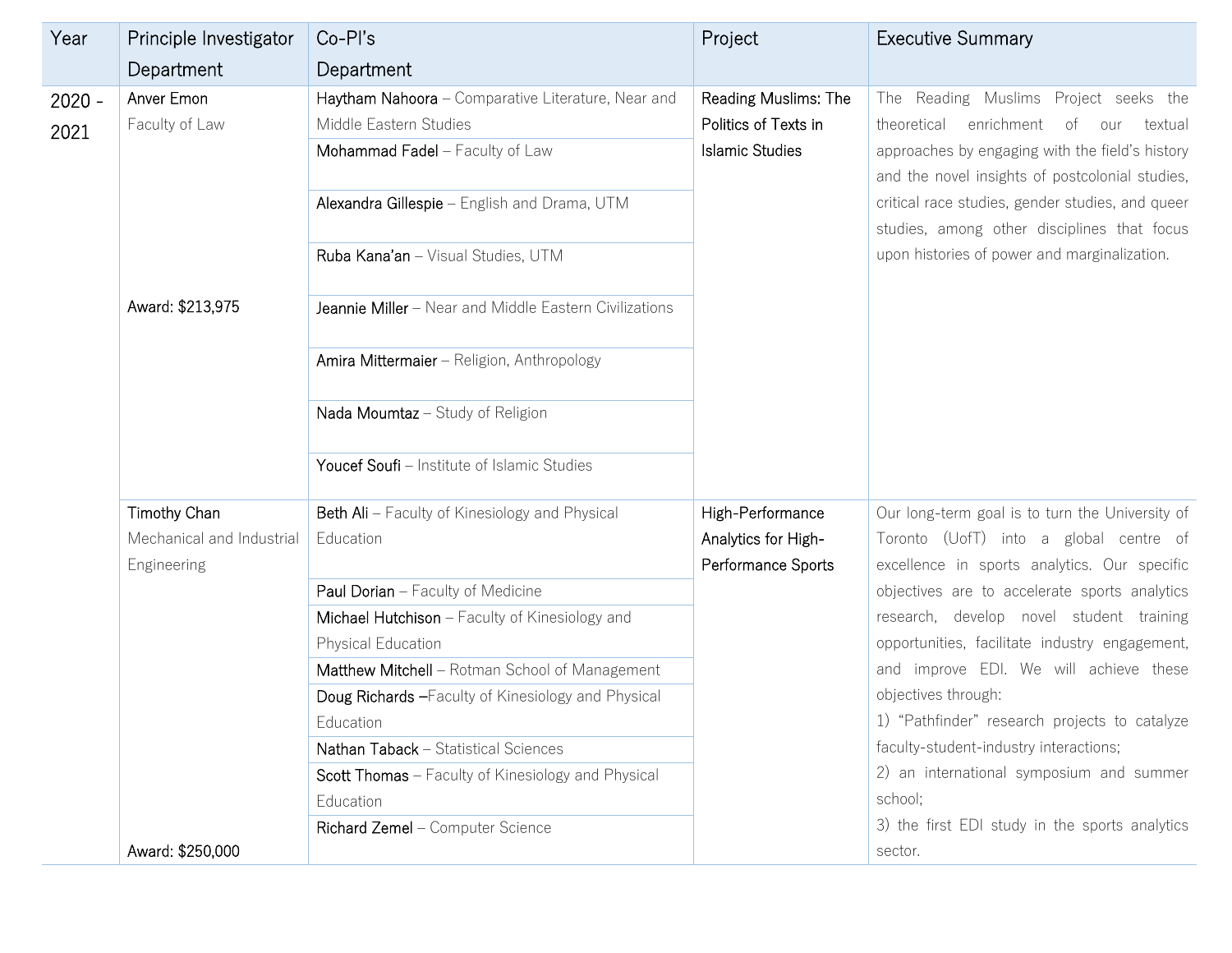| Year             | Principle Investigator                              | $Co-PI's$                                                                                                                                                                                                                                                                                                                                                                                                                                                                                           | Project                                                                                                                                                                       | <b>Executive Summary</b>                                                                                                                                                                                                                                                                                                                                                                                  |
|------------------|-----------------------------------------------------|-----------------------------------------------------------------------------------------------------------------------------------------------------------------------------------------------------------------------------------------------------------------------------------------------------------------------------------------------------------------------------------------------------------------------------------------------------------------------------------------------------|-------------------------------------------------------------------------------------------------------------------------------------------------------------------------------|-----------------------------------------------------------------------------------------------------------------------------------------------------------------------------------------------------------------------------------------------------------------------------------------------------------------------------------------------------------------------------------------------------------|
|                  | Department                                          | Department                                                                                                                                                                                                                                                                                                                                                                                                                                                                                          |                                                                                                                                                                               |                                                                                                                                                                                                                                                                                                                                                                                                           |
| $2020 -$<br>2021 | Shana Kelley<br>Leslie Dan Faculty of<br>Pharmacy   | Robert Batey - Chemistry<br>Jason Moffat - Faculty of Medicine, Donnelly Centre<br>for Cellular and Biomolecular Research<br>Milica Radisic - Institute of Biomaterials and<br><b>Biomedical Engineering</b><br>Molly Shoichet - Chemical Engineering and Applied<br>Chemistry<br>Keith Paradee - Leslie Dan Faculty of Pharmacy                                                                                                                                                                    | Global Perspectives to<br><b>Advanced Precision</b><br>Medicine                                                                                                               | The Global Challenge funding will allow PRIME<br>to establish:<br>1) - The PRIME Frontiers of Precision Medicine<br>Speaker Series . 2) - The PRIME Ph.D. and PDF<br>Exchange Program that will provide trainee<br>exchange opportunities with partner institutions<br>to allow hands-on training in advanced<br>technologies. 3) - The PRIME Scholars<br>for<br>local<br>international<br>Program<br>and |
|                  | Award: \$250,000                                    | Alán Aspuru-Guzik - Chemistry, Computer Science<br>Stéphane Angers - Leslie Dan Faculty of Pharmacy                                                                                                                                                                                                                                                                                                                                                                                                 |                                                                                                                                                                               | undergraduate students to gain hands-on<br>experience in the labs of PRIME members and<br>benefit<br>from<br>programming<br>around<br>entrepreneurship and drug discovery.                                                                                                                                                                                                                                |
|                  | Jillian Kohler<br>Leslie Dan Faculty of<br>Pharmacy | Suzanne M. Cadarette - Leslie Dan Faculty of<br>Pharmacy<br>Avram Denburg - Paediatrics, Faculty of Medicine                                                                                                                                                                                                                                                                                                                                                                                        | Advancing Anti-<br>Corruption,<br>Transparency and                                                                                                                            | This initiative will create a vibrant and<br>multidisciplinary global network of experts who<br>will harness their knowledge to focus on what                                                                                                                                                                                                                                                             |
|                  |                                                     | Erica Di Ruggiero - Dalla Lana School of Public Health<br>Lisa Forman - Dalla Lana School of Public Health<br>Paul Grootendorst - Leslie Dan Faculty of Pharmacy<br>Quinn Grundy - Lawrence S. Bloomberg Faculty of<br><b>Nursing</b><br>Trudo Lemmens - Faculty of Law<br>Joel Lexchin - Faculty of Medicine<br>Anita McGahan - Rotman School of Management,<br>Munk School of Global Affairs<br>Kathy Moscou - Leslie Dan Faculty of Pharmacy<br>Alison Thompson - Leslie Dan Faculty of Pharmacy | Accountability<br>anti-corruption,<br>Mechanisms to Tackle<br>Corruption in the<br>Pharmaceutical System<br>Pharmaceutical System;<br>2) Examination of the<br>Industry; and, | transparency<br>and<br>accountability (ACTA) mechanisms can reduce<br>corruption in the pharmaceutical sector globally.<br>Three priority areas of focus:<br>1) Optimal Anti-Corruption, Transparency and<br>Accountability (ACTA) Mechanisms for the<br>Regulation of the Global Pharmaceutical<br>3) Harnessing of Technology to Curb Corruption<br>in the Pharmaceutical Procurement.                  |
|                  | Award: \$249,400                                    |                                                                                                                                                                                                                                                                                                                                                                                                                                                                                                     |                                                                                                                                                                               |                                                                                                                                                                                                                                                                                                                                                                                                           |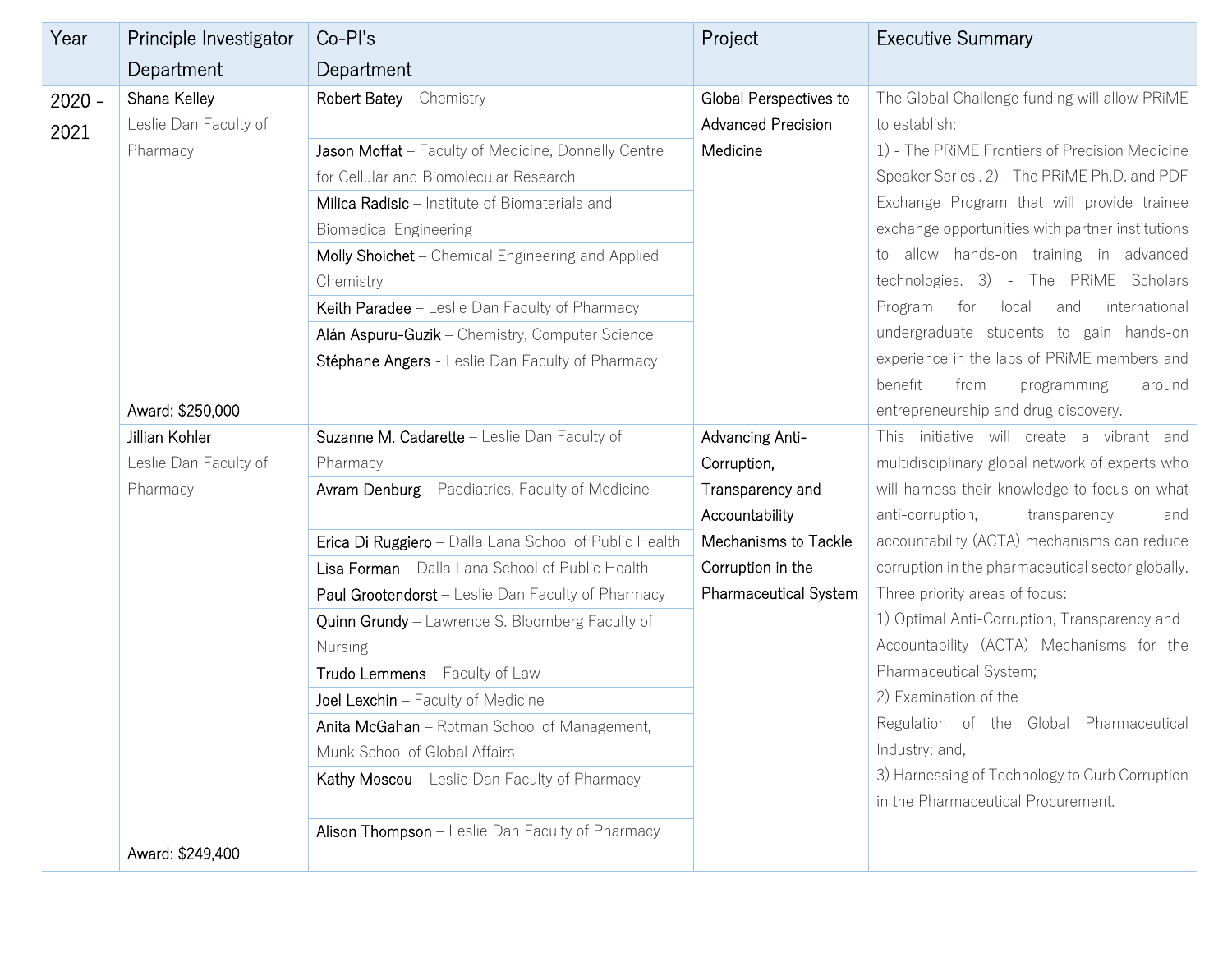| Year             | Principle Investigator                                        | Co-Pl's                                                                                    | Project                                                                    | <b>Executive Summary</b>                                                                                                                                                                   |
|------------------|---------------------------------------------------------------|--------------------------------------------------------------------------------------------|----------------------------------------------------------------------------|--------------------------------------------------------------------------------------------------------------------------------------------------------------------------------------------|
|                  | Department                                                    | Department                                                                                 |                                                                            |                                                                                                                                                                                            |
| $2020 -$<br>2021 | James Slotta<br>Curriculum, Teaching and<br>Learning, Ontario | Kathy Bickmore - Curriculum, Teaching and Learning<br>Steve Easterbrook - Computer Science | International<br>Partnerships in<br><b>Education: Supporting</b>           | This project would establish local teacher<br>communities in China, India, Brazil and<br>Tanzania, (1) working with a local coordinator<br>to set up a cohort of teachers that meets face- |
|                  | Institute for Studies in<br>Education                         |                                                                                            | 21 <sup>st</sup> Century<br>Competencies and<br><b>Student Empowerment</b> | to face and online, (2) introducing customized<br>supports<br>within<br>web-based<br>online<br>a                                                                                           |
|                  |                                                               | Greg Evans - Chemical Engineering                                                          |                                                                            | environment, and (3) connecting teachers with<br>peers in the international community. This                                                                                                |
|                  |                                                               | Daniel Harvey - Geography                                                                  |                                                                            | approach will offer a source of contextually<br>relevant support, closely coordinated with local<br>partners in those settings. All teachers will be                                       |
|                  |                                                               | Hilary Inwood - Curriculum, Teaching and Learning                                          |                                                                            | supported to design, enact, and reflect on the<br>success of a competency-centred lesson in<br>topics of climate change education.                                                         |
|                  | Award: \$248,852                                              |                                                                                            |                                                                            |                                                                                                                                                                                            |
| $2019 -$<br>2020 | Ana Cristina Andreazza<br>Pharmacology and                    | Trudo Lemmens - Faculty of Law                                                             | mitoNet: The Power of<br>Mitochondrial to                                  | In collaboration with mitoNET, this proposal will<br>deliver supporting technologies, integrative                                                                                          |
|                  | Toxicology                                                    | Rebecca Laposa - Pharmacology & Toxicology                                                 | Transform Human<br>Health                                                  | platform and interdisciplinary knowledge that<br>will lead a paradigm-shift in the way clinicians                                                                                          |
|                  |                                                               | Kenneth R. Evans - Pathology & Laboratory Medicine                                         |                                                                            | will approach the possibility of mitochondrial<br>dysfunction in common, yet significant, medical                                                                                          |
|                  |                                                               | Marc Fiume - Molecular Genetics                                                            |                                                                            | conditions and has the potential to transform<br>medical practice and drug development.                                                                                                    |
|                  |                                                               | Ingrid Tein - SickKids Hospital                                                            |                                                                            |                                                                                                                                                                                            |
|                  |                                                               | Tania Bubela - Simon Fraser University                                                     |                                                                            |                                                                                                                                                                                            |
|                  | Award: \$244,100                                              | Blaine Penney - MitoCanada Foundation                                                      |                                                                            |                                                                                                                                                                                            |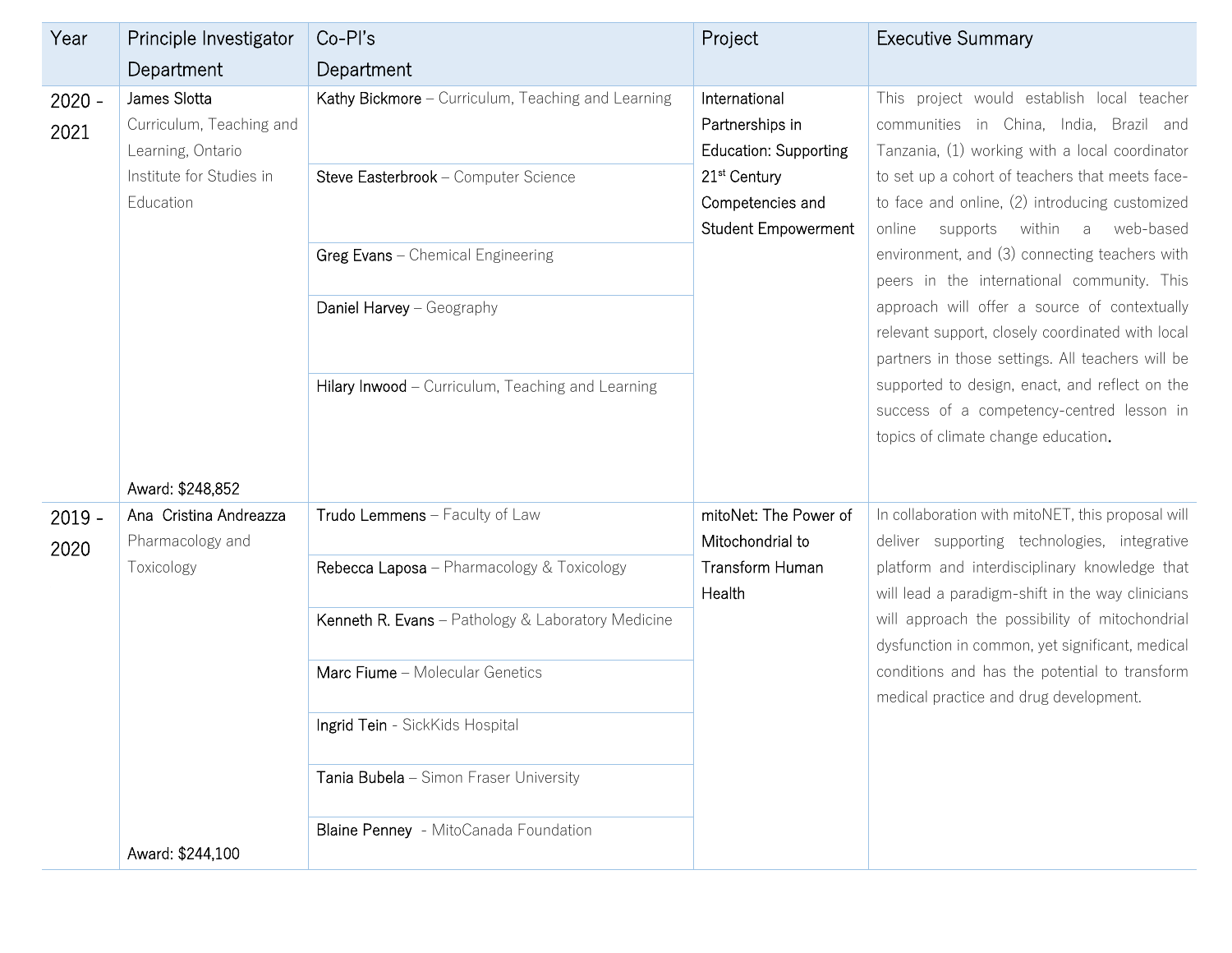| Year             | Principle Investigator                                                        | $Co-PI's$                                                                                                                                                                                                                                                                                                                                                                                                                                                                                                                                                                                                                                                                                                                                                                | Project                                                                                                                                                                                  | <b>Executive Summary</b>                                                                                                                                                                                                                                                                                                                                                                                                                                                 |
|------------------|-------------------------------------------------------------------------------|--------------------------------------------------------------------------------------------------------------------------------------------------------------------------------------------------------------------------------------------------------------------------------------------------------------------------------------------------------------------------------------------------------------------------------------------------------------------------------------------------------------------------------------------------------------------------------------------------------------------------------------------------------------------------------------------------------------------------------------------------------------------------|------------------------------------------------------------------------------------------------------------------------------------------------------------------------------------------|--------------------------------------------------------------------------------------------------------------------------------------------------------------------------------------------------------------------------------------------------------------------------------------------------------------------------------------------------------------------------------------------------------------------------------------------------------------------------|
|                  | Department                                                                    | Department                                                                                                                                                                                                                                                                                                                                                                                                                                                                                                                                                                                                                                                                                                                                                               |                                                                                                                                                                                          |                                                                                                                                                                                                                                                                                                                                                                                                                                                                          |
| $2019 -$<br>2020 | Adalsteinn Brown<br>Dalla Lana School of<br>Public Health<br>Award: \$248,789 | Sara Allin - Institute of Health Policy, Management and<br>Evaluation<br>Frank Rudzicz - International Centre for Surgical Safety<br>Natasha Crowcroft - Laboratory Medicine &<br>Pathobiology, Dalla Lana School of Public Health<br>Beate Sander - Institute of Health Policy, Management<br>and Evaluation<br>Sarah Wilson - Dalla Lana School of Public Health<br>Jeff Kwong - ICES<br>Jonathan Gubby - Laboratory Medicine & Pathobiology<br>Shelley Deeks - Dalla Lana School of Public Health<br>Dana Philpott - Immunology<br>Tania Watts - Immunology<br>Scott Gray-Owen - Molecular Genetics<br>Esme Fuller-Thomson - Factor-Inwentash Faculty of<br>Social Work<br>Jennifer Gibson - Centre for Bioethics<br>Ross Upshut - Dalla Lana School of Public Health | The Benefits of<br>Pneumococcal<br>Vaccination for Seniors:<br>A Centre for Vaccine<br>Preventable Diseases<br>Interdisciplinary Project<br>on Healthy Aging and<br>Immunization Science | build<br>project<br>proposes to<br>This<br>a<br>new<br>interdisciplinary collaboration at the University<br>of Toronto on immunization of seniors by<br>focusing on pneumococcal<br>vaccination,<br>approaching<br>the<br>issue<br>diverse<br>from<br>perspectives. In establishing aging as a focus,<br>the project will take a life course lens to<br>vaccination and build the groundwork for<br>synergistic initiatives in the science of<br>immunization and aging. |
|                  | David McMillen<br>UTM: Chemical and<br><b>Physical Sciences</b>               | Cynthia Goh - Chemistry, Institute of Medical Science,<br>and Munk School of Global Affairs<br>Creso Sá - CIHE, OISE<br>Keith Pardee - Pharmacy<br>Arun Chockalingam - Dalla Lana School of Public<br>Health, and Faculty of Medicine                                                                                                                                                                                                                                                                                                                                                                                                                                                                                                                                    | Innovating for the<br>Global South:<br>Accelerating the Impact<br>of Synthetic Biology on<br>Health                                                                                      | The proposed project will help define health<br>needs and targets, encourage collective<br>thinking around potential solutions, and<br>advance models of how synthetic biology<br>innovations can reach affected populations.<br>The proposed initiative will allow stakeholders<br>to move together from brainstorming urgent<br>and realistic targets to identifying creative<br>solutions.                                                                            |
|                  | Award: \$245,400                                                              |                                                                                                                                                                                                                                                                                                                                                                                                                                                                                                                                                                                                                                                                                                                                                                          |                                                                                                                                                                                          |                                                                                                                                                                                                                                                                                                                                                                                                                                                                          |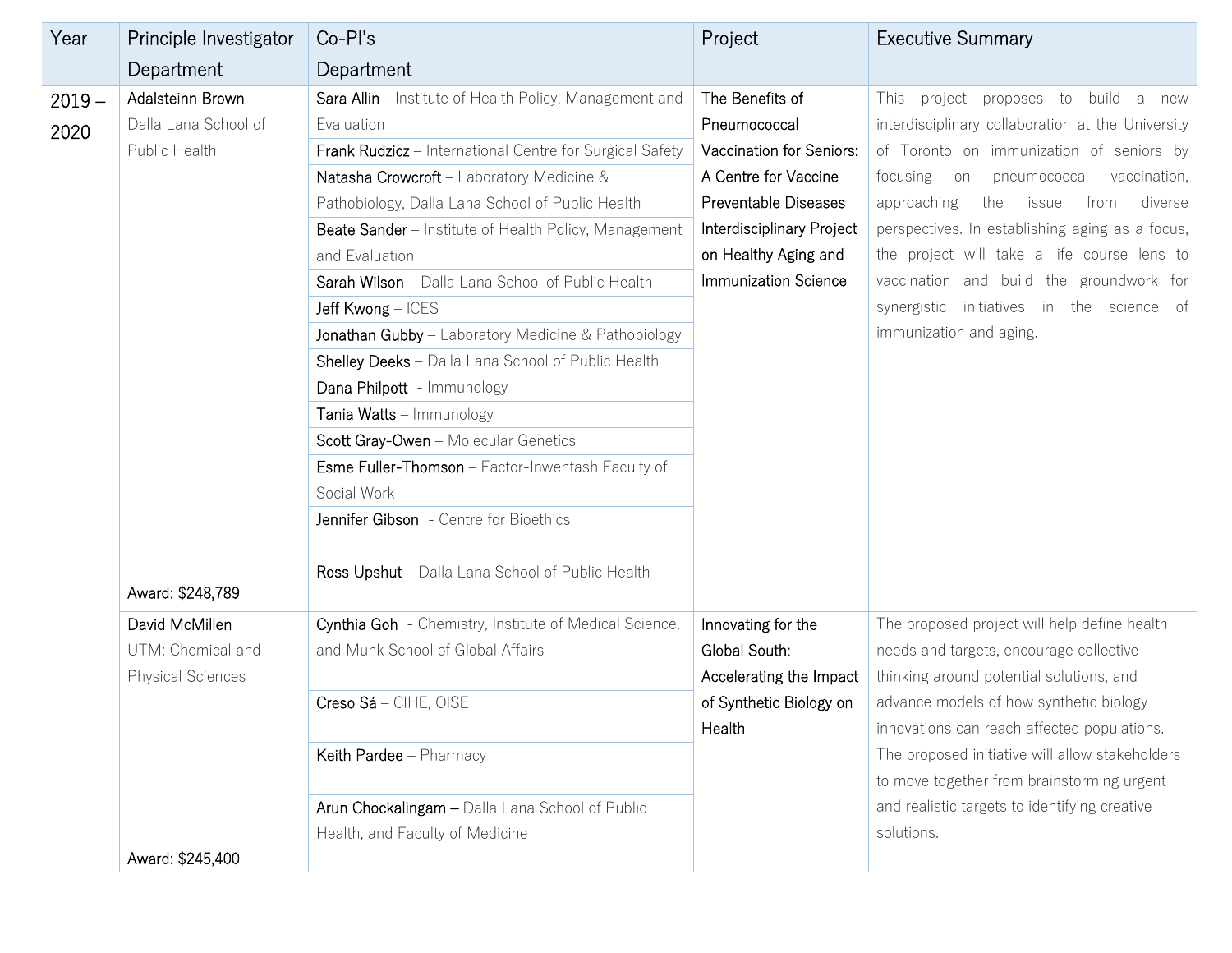| Year             | Principle Investigator                                    | Co-Pl's                                                                                                                                                                                                                                                                                                                                                                                                                                                          | Project                                                                                                               | <b>Executive Summary</b>                                                                                                                                                                                                                                                                                                                                                                                                                                                                                                                                       |
|------------------|-----------------------------------------------------------|------------------------------------------------------------------------------------------------------------------------------------------------------------------------------------------------------------------------------------------------------------------------------------------------------------------------------------------------------------------------------------------------------------------------------------------------------------------|-----------------------------------------------------------------------------------------------------------------------|----------------------------------------------------------------------------------------------------------------------------------------------------------------------------------------------------------------------------------------------------------------------------------------------------------------------------------------------------------------------------------------------------------------------------------------------------------------------------------------------------------------------------------------------------------------|
|                  | Department                                                | Department                                                                                                                                                                                                                                                                                                                                                                                                                                                       |                                                                                                                       |                                                                                                                                                                                                                                                                                                                                                                                                                                                                                                                                                                |
| $2019 -$<br>2020 | Avrum Gotlieb<br>Laboratory Medicine and<br>Pathobiology  | Uri Tabori - Pediatrics<br>Joseph Ferenbock - Psychiatry<br>Norman Rosenblum - Pediatrics, Physiology, and<br>Laboratory Medicine & Pathobiology<br>Paul Santerre - Faculty of Dentistry<br>Ronald Cohn - Molecular Genetics<br><b>Benoit Mulsant</b> - Psychiatry<br>James Rutka - Surgery<br>Alan Moody - Medical Imaging<br>Gillian Hawker - Rheumatology<br>Lucy Osborne - Medicine, Molecular Genetics<br>Naomi Matsuura - Materials Science & Engineering, | Catalyzing the<br>University of Toronto as<br>a Global Epicenter for<br><b>Translational Research</b><br>and Training | This proposal aims to establish an effective<br>centre in Toronto for translational activities,<br>which will increase strategic coordination<br>around awareness, education, research, and<br>innovation opportunities that accelerate, impact<br>facilitate<br>relationship-building<br>with<br>and<br>academic, industry and legislative stakeholders.<br>The creation of a community to provide support<br>and infrastructure at the U of T will expedite the<br>growth and development of our local<br>translational infrastructure and its global reach. |
|                  | Award: \$247,000                                          | Institute of Biomaterials & Biomedical Engineering                                                                                                                                                                                                                                                                                                                                                                                                               |                                                                                                                       |                                                                                                                                                                                                                                                                                                                                                                                                                                                                                                                                                                |
| $2018 -$<br>2019 | Laura Rosella<br>Dalla Lana School of                     | Ajay Agrawal - Rotman School of Management                                                                                                                                                                                                                                                                                                                                                                                                                       | Beyond Prediction:<br>Building a Global                                                                               | The goal of this proposal is to form a team<br>based out of the University of Toronto that will                                                                                                                                                                                                                                                                                                                                                                                                                                                                |
|                  | Public Health                                             | Timothy Chan - Mechanical and Industrial Engineering                                                                                                                                                                                                                                                                                                                                                                                                             | Network to Unlock the<br>Potential of Advanced                                                                        | launch a global network to advance innovative<br>research and training in predictive analytics.                                                                                                                                                                                                                                                                                                                                                                                                                                                                |
|                  |                                                           | Ayi Goldfarb - Rotman School of Management                                                                                                                                                                                                                                                                                                                                                                                                                       | Analytics & Population<br><b>Risk Tools to Address</b>                                                                | The team will address the most pressing health<br>challenges, distinctly from a population health                                                                                                                                                                                                                                                                                                                                                                                                                                                              |
|                  | Award: \$250,000                                          | Scott Sanner - Mechanical & Industrial Engineering                                                                                                                                                                                                                                                                                                                                                                                                               | Complex Health<br>System Challenges                                                                                   | perspective.                                                                                                                                                                                                                                                                                                                                                                                                                                                                                                                                                   |
|                  | Andreas Veneris<br>Electrical and Computer<br>Engineering | Katya Malinova - Economics                                                                                                                                                                                                                                                                                                                                                                                                                                       | UTLedgerHub:<br>University of Toronto's<br>Global Knowledge Hub<br>for Crypto-Economic                                | This proposal will establish UTLedgerHub, a lab<br>that amalgamates and bundles the University of<br>Toronto's researchers' interests across the<br>main related areas: technology, finance, and                                                                                                                                                                                                                                                                                                                                                               |
|                  | Award: \$222,435                                          | Andreas Park - UTM: Management, and Rotman<br>School of Management                                                                                                                                                                                                                                                                                                                                                                                               | Technology, Finance,<br>Privacy, Governance,<br>and Regulation in a<br>Decentralized Future                           | economics – so as to establish the U of T as an<br>international leader in research and teaching of<br>decentralized ledger technology and blockchain<br>technology.                                                                                                                                                                                                                                                                                                                                                                                           |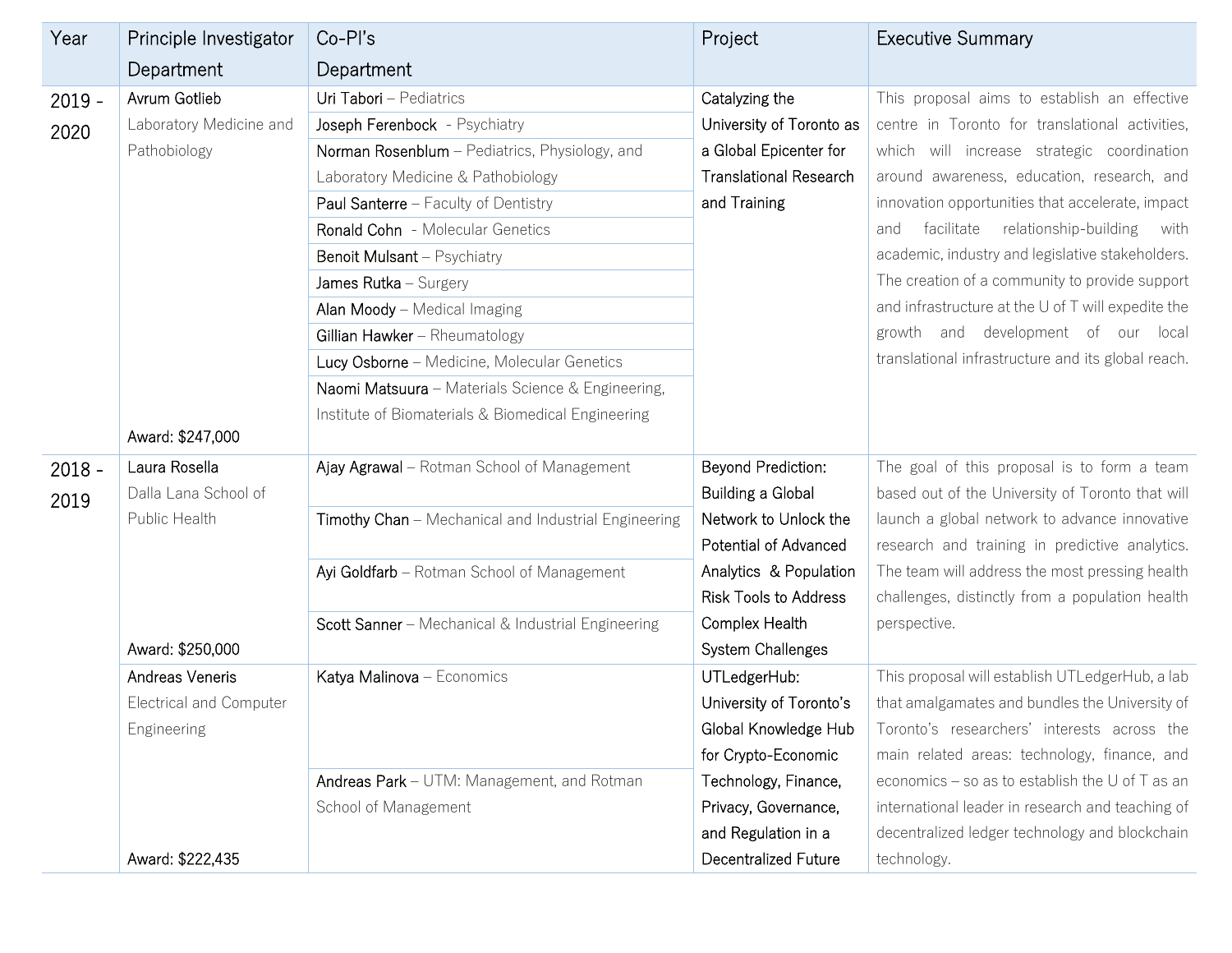| Year     | Principle Investigator | Co-Pl's                                             | Project                   | <b>Executive Summary</b>                           |
|----------|------------------------|-----------------------------------------------------|---------------------------|----------------------------------------------------|
|          | Department             | Department                                          |                           |                                                    |
| $2018 -$ | Marc Cadotte           | Marney Issac - UTSC: Physical & Environmental       | Solving the Global        | This proposal argues for the creation of a Global  |
| 2019     | UTSC: Biological       | Sciences                                            | Urban Biological          | Biological<br>Invasions<br>Urban<br>Consortium     |
|          | Sciences               | Daniel Silver - UTSC: Sociology                     | Invasions Conundrum       | (GUBIC) to oversee a network of projects and       |
|          |                        | James Scott McIvor - UTSC: Biological Sciences      |                           | collaborations to determine the magnitude of       |
|          |                        | Nicholas Mandrak - UTSC: Biological Sciences        |                           | invasion economic and ecosystem impacts in         |
|          |                        | Sara Hughes - UTM: Political Science                |                           | cities around the world.                           |
|          |                        | Marc Johnson - UTM: Biology                         |                           |                                                    |
|          |                        | Marie-Josee Fortin - Ecology & Evolutionary Biology |                           |                                                    |
|          |                        | Sandy Smith - Forestry                              |                           |                                                    |
|          | Award: \$242,500       | Liat Margolis - Architecture, Landscape & Design    |                           |                                                    |
|          | Valentina Napolitano   | Simon Coleman - Religion                            | Entangled Worlds:         | This project examines contemporary forms of        |
|          | Anthropology           |                                                     | Sovereignties, Soils and  | sovereignty by realizing the potential of the tri- |
|          |                        |                                                     | <b>Sanctities</b>         | campus University of Toronto as a leading hub      |
|          |                        |                                                     |                           | of knowledge and expertise on relations            |
|          |                        |                                                     |                           | between Theologies and both the Social and         |
|          | Award: \$250,000       |                                                     |                           | Natural Sciences.                                  |
| $2017 -$ | Laura Derksen          | Anita McGahan - Rotman School of Management         | Big Data - Local          | The Big Data revolution has the potential to       |
| 2018     | UTM: Management        |                                                     | Impact - Healthy Lives:   | transform healthcare delivery in low resource      |
|          |                        | Joseph Cafazzo - Healthy Policy, Management &       | Building a Canadian       | settings and radically improve health outcomes     |
|          |                        | Evaluation                                          | Indigenous and African    | for those living in remote, rural, and Indigenous  |
|          |                        | James Orbinski - Dalla Lana School of Public Health | <b>Health Informatics</b> | communities. This proposal will examine the        |
|          |                        | Adrienne Chan - Medicine                            | Research and              | potential for Big Data to unlock innovation in     |
|          |                        | Sumeet Sodhi-Helou - Family & Community Medicine    | Innovation Platform       | healthcare delivery, leading to locally relevant   |
|          |                        | Benjamin Chan - Health Policy, Management &         |                           | breakthroughs. The overarching goal is to study    |
|          |                        | Evaluation                                          |                           | use of local data where<br>health<br>the           |
|          | Award: \$247,860       |                                                     |                           | improvements must happen.                          |
|          | Vijayakumar Murty      | Joseph Wong - Political Science                     | Scalable Architecture     | The project aims to develop expertise and          |
|          | Mathematics            |                                                     | for Smart Villages        | leadership in the development of Smart             |
|          |                        | Mariana Prado - Faculty of Law                      |                           | Villages, resulting in more emphasis on human      |
|          | Award: \$250,000       |                                                     |                           | resource development and empowerment.              |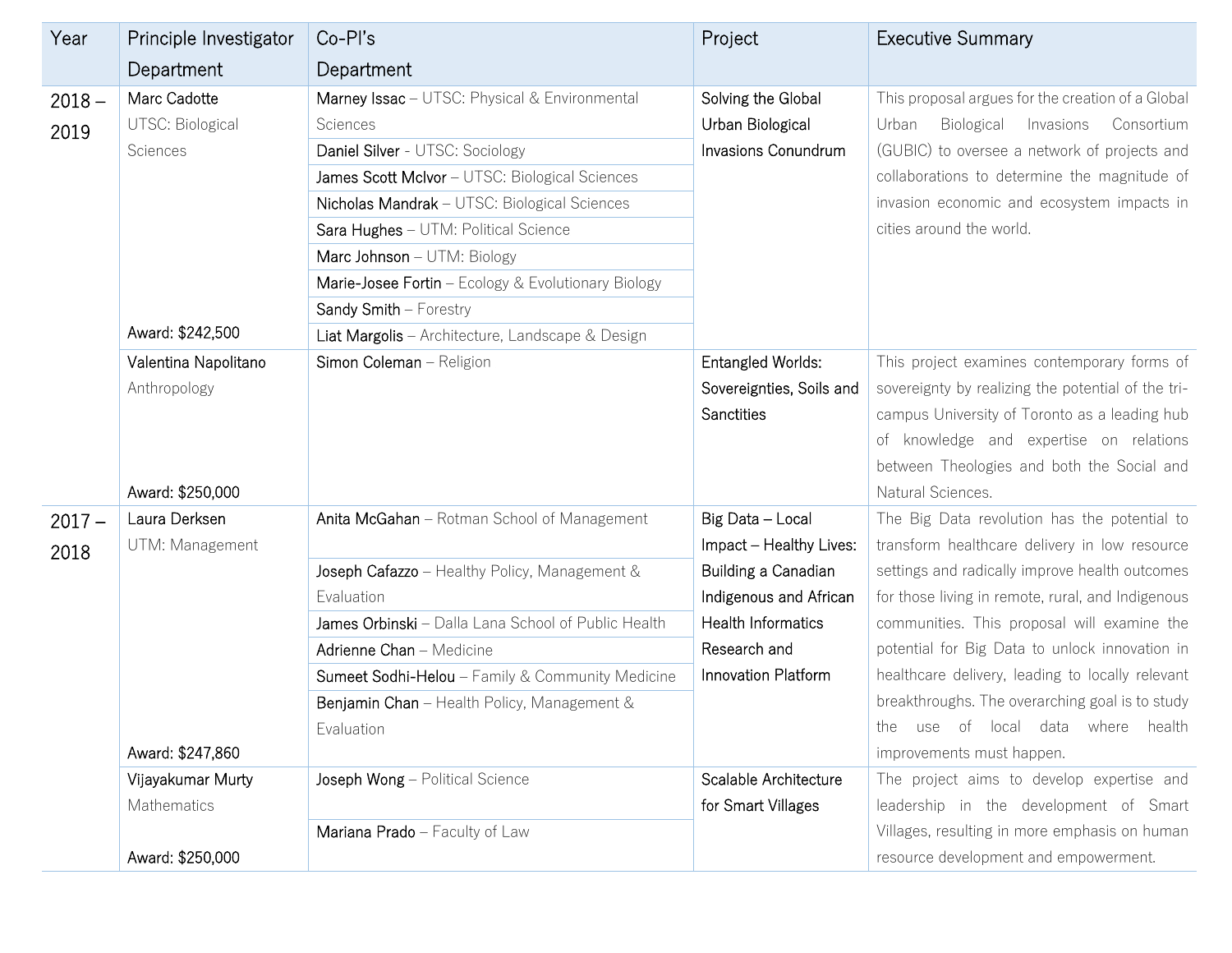| Year             | Principle Investigator                                                   | Co-Pl's                                                                                                                                                                                                                                                                          | Project                                                                        | <b>Executive Summary</b>                                                                                                                                                                                                                   |
|------------------|--------------------------------------------------------------------------|----------------------------------------------------------------------------------------------------------------------------------------------------------------------------------------------------------------------------------------------------------------------------------|--------------------------------------------------------------------------------|--------------------------------------------------------------------------------------------------------------------------------------------------------------------------------------------------------------------------------------------|
|                  | Department                                                               | Department                                                                                                                                                                                                                                                                       |                                                                                |                                                                                                                                                                                                                                            |
| $2017 -$<br>2018 | Prabhat Jha<br>Dalla Lana School of<br>Public Health<br>Award: \$250,000 | Graeme Hirst - UTSC: Computer and Math Science<br>Marie-Josee Fortin - Ecology and Evolutionary Biology<br>Anita McGahan - Rotman School of Management<br>John Ross McLaughlin - Dalla Lana School of Public<br>Health<br>Erica Di Ruggiero - Dalla Lana School of Public Health | Innovations to Close<br>the Global Mortality<br>Data Divide                    | The proposal aims to expand $U$ of T's global<br>leadership with additional innovations that<br>carefully frames the global mortality data divide<br>as a solvable challenge.                                                              |
|                  | Michelle Murphy<br>History                                               | Alessandro Delfanti - UTM: Communication, Culture,<br>Innovation & Technology<br>Patrick Keilty - Faculty of Information                                                                                                                                                         | Technoscience<br>Research Unit Lab for<br><b>Environmental Data</b><br>Justice | This project will establish a Technoscience<br>Research Unit Lab, situated to become a leader<br>in the emergent field of Environmental Data<br>Justice (EDJ). The research goes beyond Open<br>Access approaches to environmental data by |
|                  | Award: \$234,800                                                         | Shiho Satsuka - Anthropology                                                                                                                                                                                                                                                     |                                                                                | critically examining and proposing alternatives<br>to the infrastructures that create, care for, and<br>share environmental data towards the goals of<br>environmental justice.                                                            |
|                  | <b>Craig Simmons</b><br>Mechanical and Industrial                        | Christopher McCulloch - Faculty of Dentistry                                                                                                                                                                                                                                     | The Global Fibrosis<br>Network                                                 | The central objective of this proposal is to<br>establish the Global Fibrosis Network (GFN)                                                                                                                                                |
|                  | Engineering                                                              | Richard Gilbert - Laboratory Medicine & Pathobiology                                                                                                                                                                                                                             |                                                                                | that through its cumulative interdisciplinary and<br>multi-sectoral expertise, will initiate and lead a                                                                                                                                    |
|                  | Award: \$250,000                                                         | Beate Sander - Health Policy, Management and<br>Evaluation                                                                                                                                                                                                                       |                                                                                | coordinated effort to catalyze the advancement<br>of fibrosis research.                                                                                                                                                                    |
| $2016 -$<br>2017 | Mark Fox<br>Mechanical and Industrial                                    | Richard Florida - Rotman School of Management                                                                                                                                                                                                                                    | Urban Genome Project                                                           | The Urban Genome Project (UGP) is a multi-<br>disciplinary effort, with the ultimate goal of<br>creating a Science of Cities. UGP is a broad-                                                                                              |
|                  | Engineering                                                              | Shauna Brail - Urban Studies Program                                                                                                                                                                                                                                             |                                                                                |                                                                                                                                                                                                                                            |
|                  |                                                                          | Matthew Siemiatycki - Geography                                                                                                                                                                                                                                                  |                                                                                | based effort to uncover the microcosmic                                                                                                                                                                                                    |
|                  |                                                                          | Daniel Silver - UTSC: Sociology                                                                                                                                                                                                                                                  |                                                                                | building blocks of cities and urban life that can                                                                                                                                                                                          |
|                  | Award: \$250,000                                                         | Robert Wright - Architecture, Landscape & Design                                                                                                                                                                                                                                 |                                                                                | be put together, recomposed and scaled in<br>various ways.                                                                                                                                                                                 |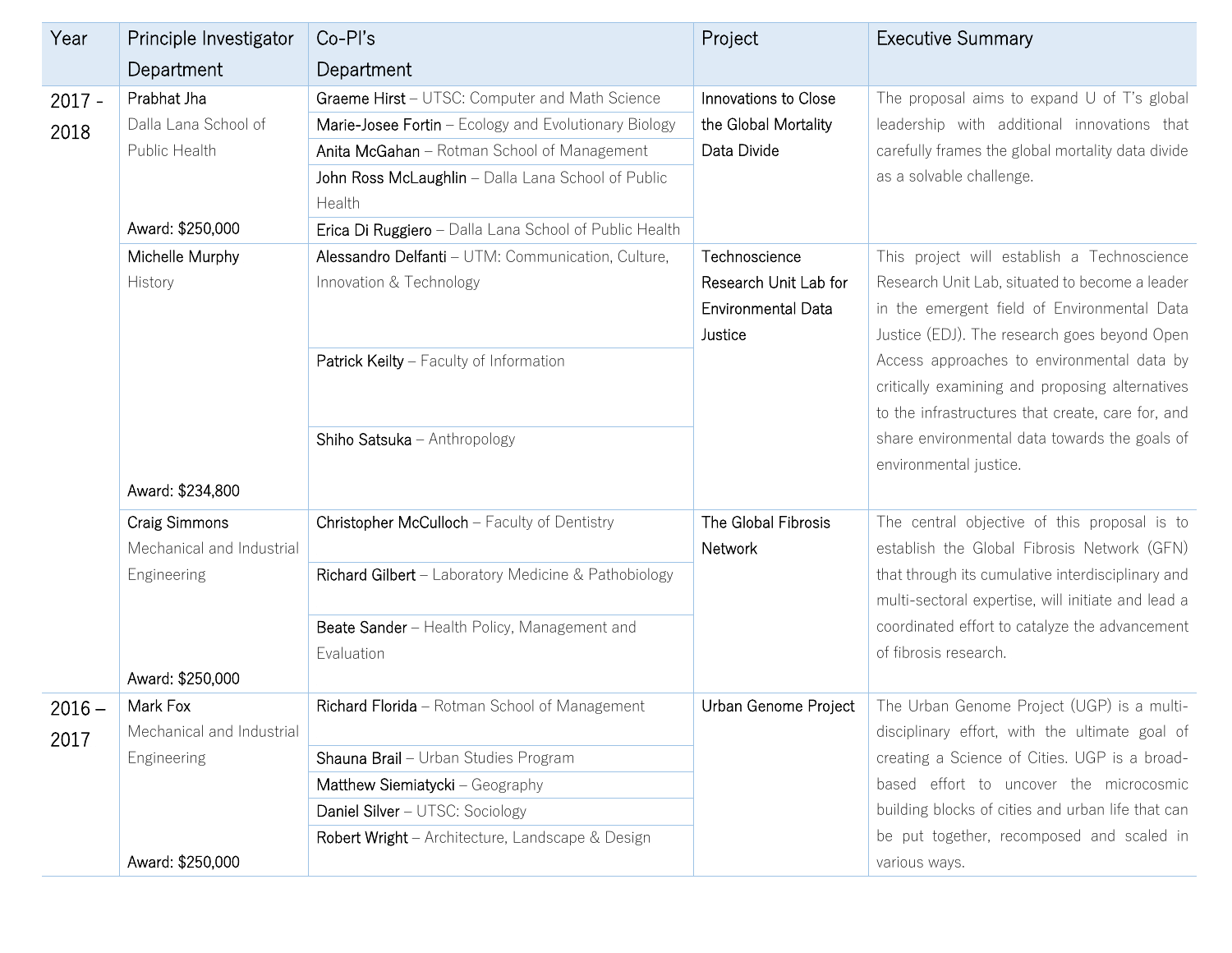| Year     | Principle Investigator  | $Co-PI's$                                  | Project                      | <b>Executive Summary</b>                           |
|----------|-------------------------|--------------------------------------------|------------------------------|----------------------------------------------------|
|          | Department              | Department                                 |                              |                                                    |
| $2016 -$ | David Lie               | Lisa Austin - Law                          | The Information              | This proposal is to create the Information         |
| 2017     | Electrical and Computer |                                            | Technology,                  | Technology, Transparency, and Transformation       |
|          | <b>Engineering</b>      |                                            | Transparency, and            | (IT3) Lab. The objectives of IT3 will be to make   |
|          |                         | Avi Goldfarb - Rotman School of Management | Transformation (IT3)         | the implications and effects of information        |
|          |                         |                                            | Lab                          | collection,<br>warehousing<br>analysis<br>and      |
|          |                         |                                            |                              | transparent to individuals, companies, and         |
|          | Award: \$250,000        |                                            |                              | governments.                                       |
|          | <b>Brent Sleep</b>      | Clare $Brett - OISE$                       | Network for                  | This project will create a new partnership called  |
|          | Civil Engineering       |                                            | <b>Engineering Education</b> | the Network for Engineering Education for          |
|          |                         | Patricia McCarney - Political Science      | for Sustainable African      | Sustainable African Cities (NEESAC). The           |
|          |                         |                                            | Cities (NEESAC)              | project plan is to pursue a set of 10 initiatives  |
|          |                         | Greg Evans - Chemical Engineering          |                              | to build out a network, to create customized       |
|          |                         |                                            |                              | online content around the topic of sustainable     |
|          |                         | Jennifer Drake - Civil Engineering         |                              | cities, and to generate a rich dialog with African |
|          | Award: \$248,000        |                                            |                              | educators.                                         |